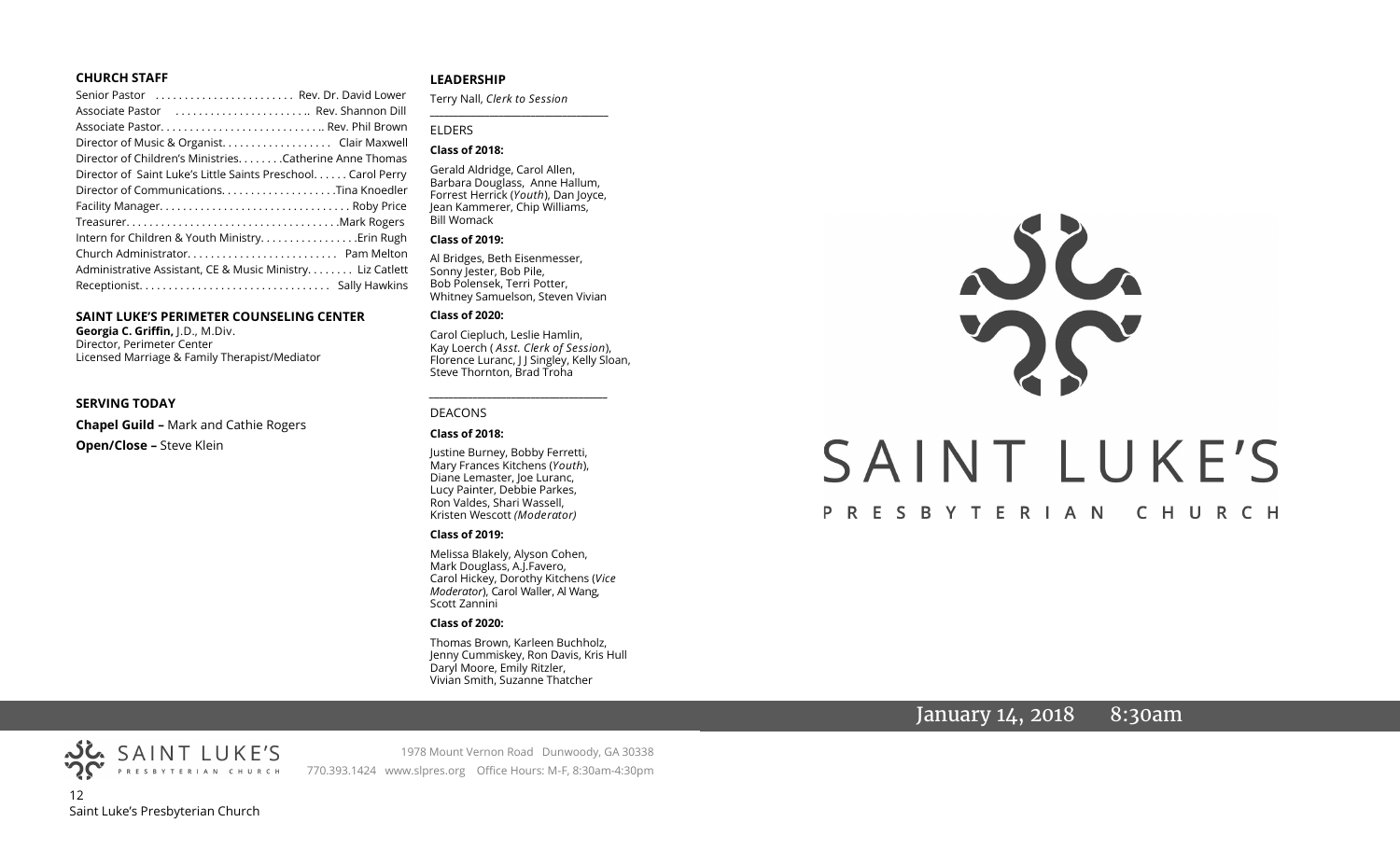

1978 Mount Vernon Road • Dunwoody, Georgia 30338 770.393.1424 • www.slpres.org

#### **January 14, 2018**  Second Sunday after Epiphany

## **Liturgical Color:** Green

*Liturgical colors can orient us to the season of the church year and help to engage the sense of sight in worship. Green is used for time periods marked as Ordinary time; Ordinary time is time not marked by a specific festival or season.*

# **SUNDAY SCHEDULE**

8:30am Chapel Communion Service 9:30am Sunday School 10:30am Sanctuary Worship Service

*Nursery available at all services and Sunday School.* 

# MISSION

Responding to God's call and empowered by the Holy Spirit, we invite all to join us in knowing, serving, and sharing Jesus Christ here and around the world.

VISION

To be a beacon of faith, hope, and love– every member an active disciple in Christ's ministry.

# **WELCOME, GUESTS!**  We are delighted you are worshipping with us.

**DURING** the Welcome, please print the requested information on the Friendship Pad and pass the Friendship Pad down the pew.

**AFTER** the worship service, please join us outside the Chapel where our Pastors will be available to answer questions and provide you with a loaf of freshly-baked bread.

**FOR MORE** information about our programs, ministries or membership, please contact one of our Pastors at 770.393.1424, or visit our website: slpres.org.

# **THAT ALL MAY WORSHIP**

**ASSISTIVE** hearing devices, large print hymnals, large print bulletins and back cushions are available. Please contact an usher for further assistance.

# **CHILDREN'S WORSHIP** notebooks

and lacing crosses are available on the table just outside the Chapel doors. For your convenience, there is a Family Restroom located in the hallway of the administrative offices, on the first floor, near the main lobby.

## **HAPPY NEW YEAR TARTAN TROT**

**SPONSORS** — Let us know if you have any questions and thank you so much for supporting the race! Rebecca Strickland and Laura Singley, Tartan Trot Sponsorship

**1) REGISTER FOR THE RACE** — Use your complimentary race registrations! It's a perk of being a Sponsor. Use them yourself or give them away. Register NOW to guarantee a race t-shirt. Here is the registration link: [http://slpres.org/serve/tartan](http://slpres.org/serve/tartan-trot/tartan-trot-sponsor-runner-registration/)-trot/tartan-trotsponsor-runner-[registration/.](http://slpres.org/serve/tartan-trot/tartan-trot-sponsor-runner-registration/)

**2) PAY YOUR PLEDGE** — Drop a check off in the collection plate or the church office. Be sure to write "Tartan Trot 2018" in the memo line. Prefer to use your card on file at the church? No Problem! Simply send an email [\(laurasingley@att.net\).](mailto:laurasingley@att.net)

**3) MEASURE UP** - Tell us your t-shirt size [\(laurasingley@att.net\),](mailto:laurasingley@att.net) so you can sport your Tartan Trot gear around town.

## **SAINT LUKE'S ADMINSTRATIVE OFFICES** —

Please note that the church administrative offices will be closed on Monday, January 15 in observance of MLK Day.

**CHILLY? CHILI!** Adults are invited to the home of Mary and Billy Martin for a Chili Supper on Saturday, January 28, from 6:30pm-9pm, \$7.50/person at the door. Please RSVP on the poster in the church lobby, or please contact Mary Martin at marymckeemartin@gmail.com or Faye Cashwell at faye@cashwellhome.com.

## **WOMEN'S RETREAT, MARCH 2-4, DILLARD**

**HOUSE** — Registration is now open. Join us for a weekend of fellowship, fun and spiritual growth. Rev. Meredith Loftis will be the guest speaker. Deadline to sign up is January 28. https://tinyurl.com/slpcwomensretreat2018 .

**SAINT LUKE'S FRIENDS** — please sign up for Continental Breakfast slots in 2018. It is a great way to meet new people and share hospitality. The sign up genius link is: <http://www.signupgenius.com/go/> 30e094daeac22aa8-continental.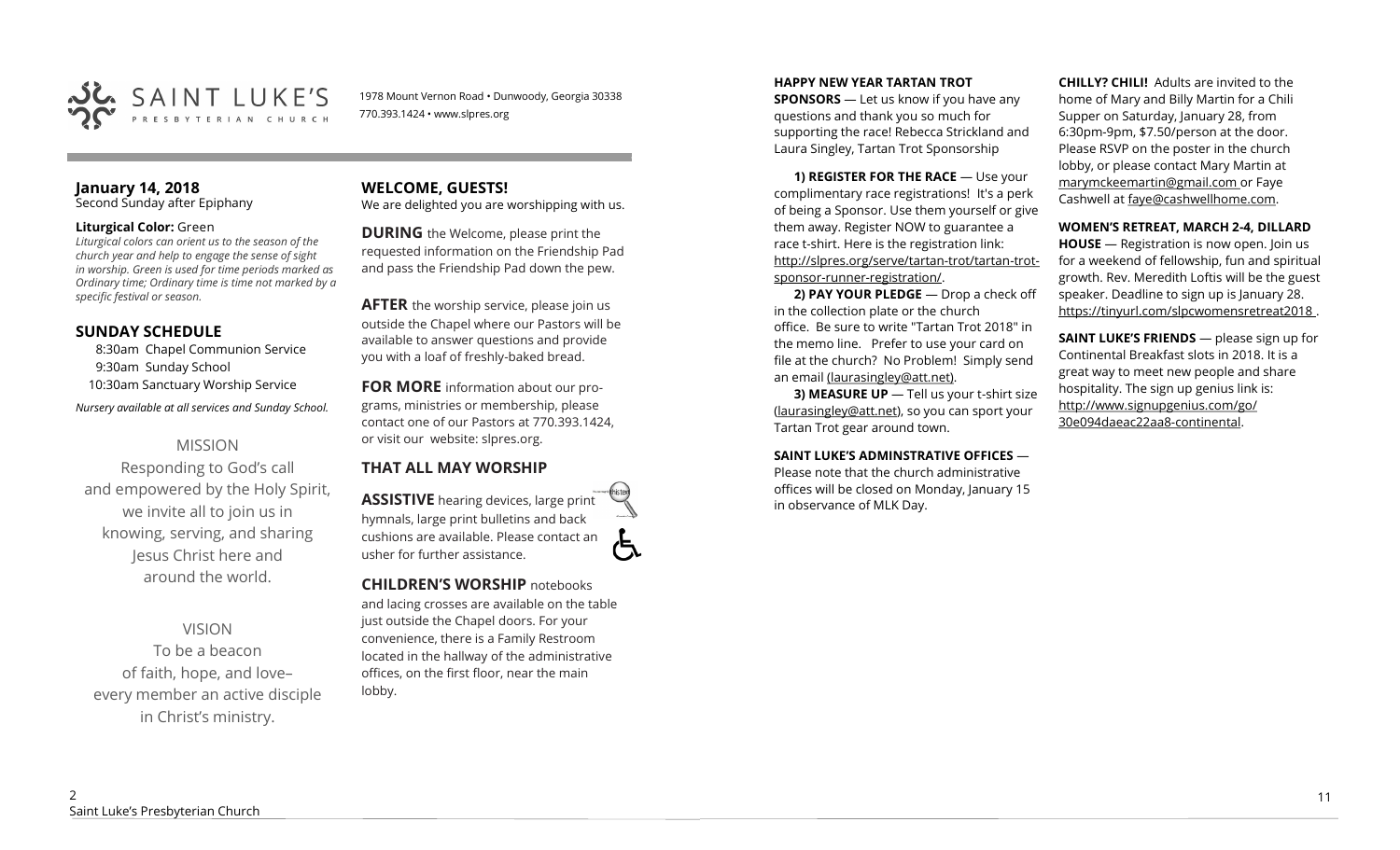# YOUTH MINISTRY

**Phil Brown philbrown@slpres.org / 770.393.1424 ext. 238** 

# **HERE'S WHAT'S COMING UP IN YOUTH MINISTRY:**

# **SUNDAY, JANUARY 14:**

9:30am Sunday School at Church

5pm-6:30pm Middle School at church, Run around church game: Indiana Jones.

 $\_$  ,  $\_$  ,  $\_$  ,  $\_$  ,  $\_$  ,  $\_$  ,  $\_$  ,  $\_$  ,  $\_$  ,  $\_$  ,  $\_$  ,  $\_$  ,  $\_$  ,  $\_$  ,  $\_$  ,  $\_$  ,  $\_$  ,  $\_$  ,  $\_$  ,  $\_$ 

7pm-8:30pm High School at Wassell House.

# **FEAST BEGINS JANUARY 17 AND RUNS THROUGH MARCH 7 (EXCLUDING FEB.14)**

Dinner at 5:45pm and Youth Gathering at 6:25pm.

Youth Gathering at FEAST: Mixed Bag. A fun mix of movies, running, playing, and creating. Every week will be a little different as we take a Sabbath break in the middle of the week.

# **SATURDAY MORNING TARTAN IN TRAINING:**

Tartan in Training on Saturday, January 20. We need two adults and three-four youth to help with childcare at church. Be at the church by 7:45 am you'll be done by 9am.

# **BOOT CAMP:**

Try a free boot camp at 9:30am, Saturday, January 20, Great Hall. Bring water and a towel or mat. Kilts are optional. Eye on the pie, people!

# **CONFIRMATION CLASS:**

For 8th graders, we will begin January 21, 3:30pm-4:30pm. You should have information if you are in the 8th grade. If you are not in the 8th grade and want to participate please let Phil know.

# **PARENT RETREAT IN MONTREAT, FEBRUARY 9-11:**

[More information here](https://www.authenticparents.org/) on an amazing weekend to recharge, learn, and grow as parents with people from around the Southeast. [www.authenticparents.org.](http://www.authenticparents.org/) Let Phil know if you are interested in a roommate for the weekend. We have a female looking for a roommate.

# **NEW HIGH SCHOOL RETREAT DATES:**

We had to reschedule the high school retreat due to the snow. New dates are March 16-18. Same details as before. Still going to Mt. TOP. Still, need adults to come along with us. The new registration page will be up soon.

# **In Preparation for Worship**

Human progress never rolls in on wheels of inevitability; it comes through the tireless efforts of men willing to be co-workers with God, and without this hard work, time itself becomes an ally of the forces of social stagnation. We must use time creatively, in the knowledge that the time is always ripe to do right.

 *- Martin Luther King, Jr., Letter from a Birmingham Jail* 

**Prelude** Where Dreams Are Born *Douglas Trowbridge*

# **Welcome and Announcements**

*If you are new to Saint Luke's today, welcome, we are so glad you are here! We have a gift of fresh bread we would love to give to you as a token of our gratitude. Please introduce yourself after worship to receive your welcome gift.*

*Please take the time now to fill out the Friendship Pads situated at the end of each pew. Write down your names and pass the pad down the pew, so that you may greet your pew neighbors by name and that we may know you are here.*

# **Call to Worship**

- Leader: Holy One, you walked across chaos, and called all creation into life.
- **People: You poured out your heart shaping us in your image of love, filling us with joy and peace.**
- Leader: When we turned away from you, and set out to follow our own dreams, you sent prophets to call us back to faithful living.
- **People: Finally, you sent Jesus to us,**

**proclaiming the good news of your kingdom drawing near.**

Leader: So, with those who listen for your voice in every place, and with those who follow in every time, we join our voices in praise to you.

**Opening Hymn #156\*** Sing of God Made Manifest *SALZBURG* *Stanzas 1-3 only* 

# **Call to Confession\***

Leader: The Lord be with you. **People: And also with you.** Leader: Let us pray.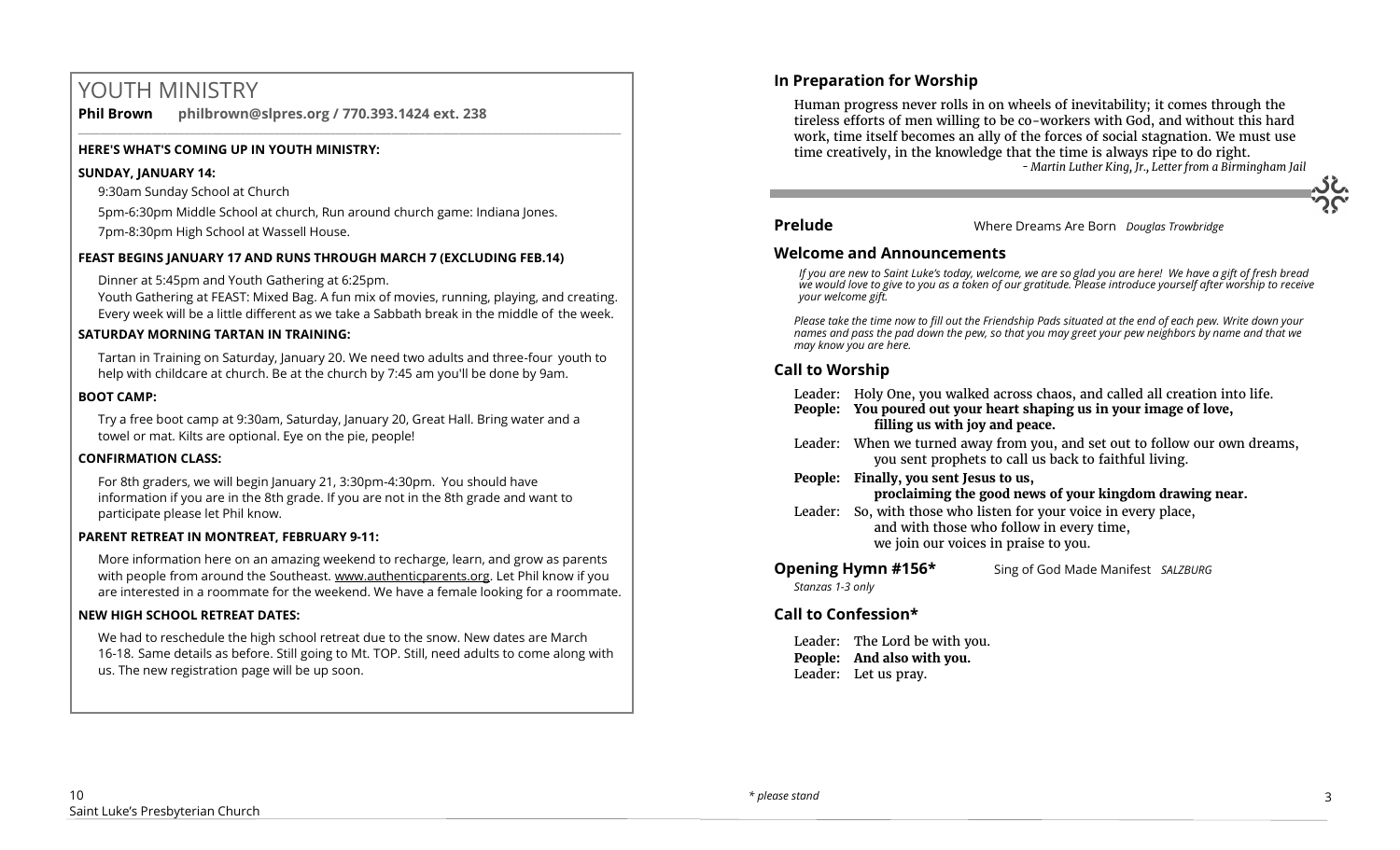# **Prayer of Confession\***

**Gracious God,** 

**through signs of grace you reveal your glory to all the world. Open our eyes to the hidden and surprising wonders you perform, as you usher your just and peaceful kingdom into the world, so that we may believe with our minds and trust with our hearts that you are the power of all creation, moving us all toward a greater day. Hear now our silent prayers of confession...***(Silence is kept for personal confession)* 

Leader: Lord, in Your mercy, **People: Hear our prayer. Amen.**

# **Assurance of Forgiveness\***

**Song of Praise #581\*** Glory Be to the Father *GLORIA PATRI*

**Glory be to the Father, and to the Son and to the Holy Ghost. As it was in the beginning, is now and ever shall be. World without end. Amen.** 

**Prayer for Illumination** 

**Scripture Lesson** John 2:1-11, *page 93 of the New Testament* 

Leader: The Word of the Lord. **People: Thanks be to God.**

**Tell Us Our Story Catherine Anne Thomas** 

*Children are always welcome to stay in worship. If preferred, parents may take their child(ren) to the nursery.*

**Sermon** David Lower

# S P L A S H ! CHILDREN'S MINISTRIES

**Catherine Anne Thomas cathomas@slpres.org / 770.393.1424 ext. 228 \_\_\_\_\_\_\_\_\_\_\_\_\_\_\_\_\_\_\_\_\_\_\_\_\_\_\_\_\_\_\_\_\_\_\_\_\_\_\_\_\_\_\_\_\_\_\_\_\_\_\_\_\_\_\_\_\_\_\_\_\_\_\_\_\_\_\_\_\_\_\_\_\_\_\_\_\_\_\_\_\_\_\_\_\_\_\_\_\_\_\_\_\_\_\_\_\_\_\_\_\_\_\_\_\_\_** 

**MARK YOUR CALENDARS FOR UPCOMING 2018 EVENTS** 

Details to follow in future publications.

- PW Sandwich Project is Sunday, January 21
- Boy Scout Sunday is also January 21
- VBS is lune 11-14

# **FEAST BEGINS JANUARY 17, DINNER AT 5:45PM AND PROGRAMMING AT 6:25PM**

**Heroes of the Bible, Age 3 through Kindergarten** — We'll keep learning about the exciting adventures of people who did great things for God. We can do great things for God, too!

**Grow Together Now, 1st Grade through 5th Grade** — Our learning focus for this session will be Humility, Kindness and Cooperation. We'll examine these virtues through the lens of scripture as well as our own lives. This class learns through a lively assortment of group activities, so there is always something new.

# **SAINT LUKE'S LITTLE SAINTS PRESCHOOL & KINDERGARTEN**

# **Registration for the 2018 ~ 2019 school year is coming in January!**

Our accredited program honors the individuality of the child as we prepare each student for elementary school. Children ages 12 months through Kindergarten enjoy learning in our beautiful classrooms under the guidance of our dedicated and experienced teachers.

Church members register on January 23; Current families register on January 24. New community families register on January 25.

Questions or tours, Carol Perry, carolperry@slpres.org, 770.393.1424 x240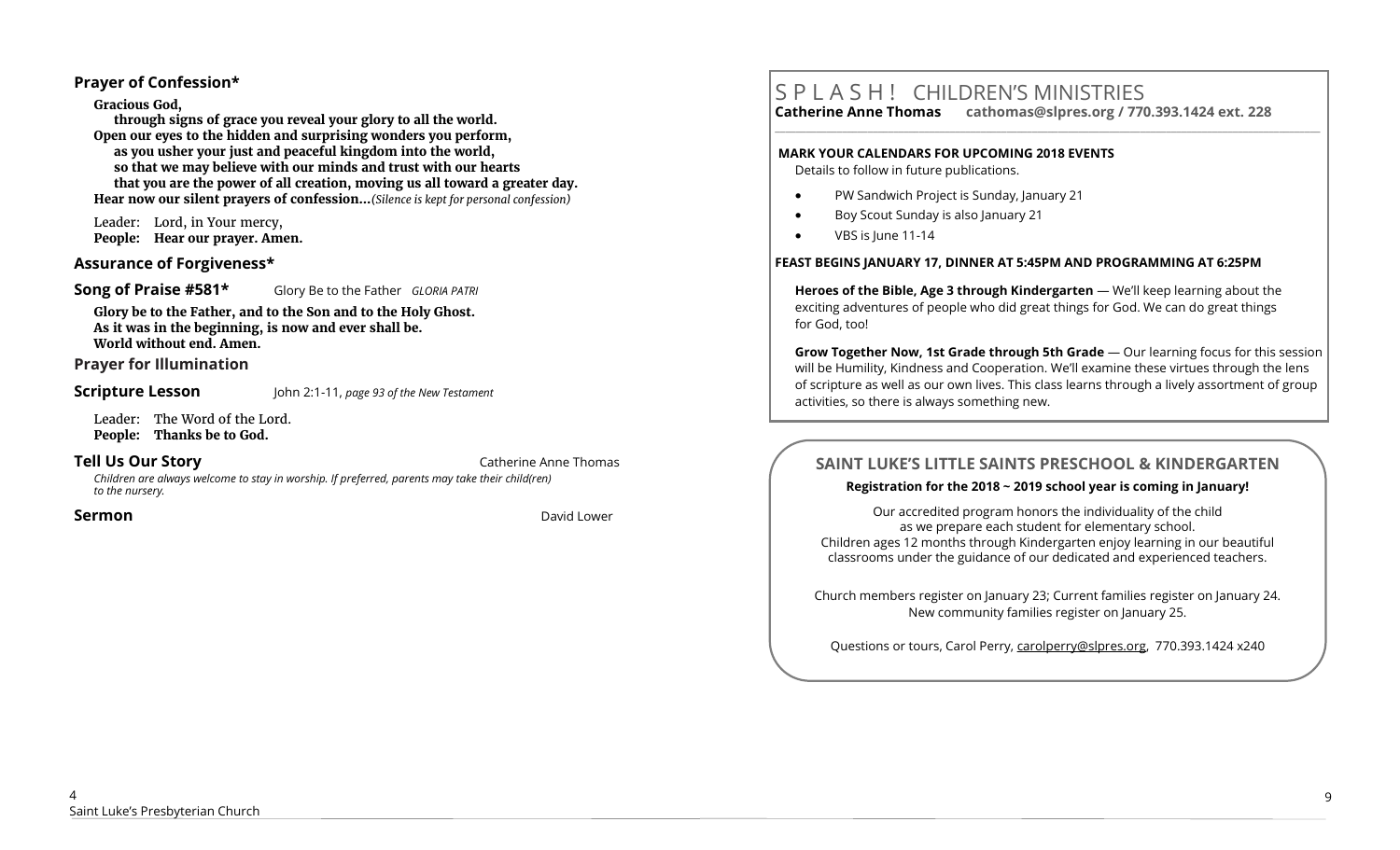# ADULT MINISTRY

**Shannon Dill shannondill@slpres.org / 770.393.1424 ext. 229** 

# **ADULT SUNDAY SCHOOL**

Individual classes have begun. Please see the website for a full description of each class. (http://slpres.org/program-ministries/adult-ministry/sunday-school)

 $\_$  ,  $\_$  ,  $\_$  ,  $\_$  ,  $\_$  ,  $\_$  ,  $\_$  ,  $\_$  ,  $\_$  ,  $\_$  ,  $\_$  ,  $\_$  ,  $\_$  ,  $\_$  ,  $\_$  ,  $\_$  ,  $\_$  ,  $\_$  ,  $\_$  ,  $\_$ 

Faith Foundations: Room 232 Seasons of the Spirit: Room 231/233 Soul Food: Room 234/236 House to House: Room 203, "Popular" Series Begins January 7 (See below)

Based on the book, "Popular" by leading psychologist Mitch Prinstein, we will learn how our "popularity" affects our success, our relationships, and our happiness. Using the Bible as another reference (crazy, right?!?) we will see how God actually lays out a plan for the kind of "popularity" that lasts. Navigating the world of cliques, social media, and fleeting friendships even more challenging for our children than it was for us. Our hope is that the discussion will produce helpful tools to better understand ourselves, our children, and each other. We will meet January 14, and January 28 (January 21 is the Sandwich Project) in Room 203, 9:30am-10:15am.

# **FRIDAY MORNING MEN'S BIBLE STUDY**

Fellowship and Bible study every Friday from 6:40-8am in the Parlor with Dan Joyce.

# **BIBLE STUDY: "WAYFARERS"**

Come join David, Shannon or Phil as this week's preacher leads a study of the scripture for the upcoming Sunday's worship. Meet on Wednesdays at 10am in the church library.

# MUSIC MINISTRY

**Clair Maxwell clairmaxwell@slpres.org / 770.393.1424 ext. 227**   $\_$  ,  $\_$  ,  $\_$  ,  $\_$  ,  $\_$  ,  $\_$  ,  $\_$  ,  $\_$  ,  $\_$  ,  $\_$  ,  $\_$  ,  $\_$  ,  $\_$  ,  $\_$  ,  $\_$  ,  $\_$  ,  $\_$  ,  $\_$  ,  $\_$ 

# **CHOIR REHEARSALS ON WEDNESDAYS**

5:00-5:45pm Cherub Choir, Ages 4-5, *Yvonne Miller, Director*  5:00-5:45pm Westminster Choir, Grades 1-5, *Clair Maxwell, Director*  6:30-7:20pm Festival Ringers, Youth & Adults, *Clair Maxwell, Director*  7:30-9:00pm Chancel Choir, Youth & Adults, *Clair Maxwell, Director* 

# **JOIN A CHOIR IN THE NEW YEAR!**

Chancel Choir and Festival Ringers – resumed January 3 Westminster and Cherub Choirs – resume January 17

# **Affirmation of Faith\*** From the Belhar Confession

*The Belhar Confession is the 13th confession of the Presbyterian Church USA, originating among churches in South Africa in 1982.*

# **We believe in the triune God, Father, Son, and Holy Spirit,**

**who gathers, protects and cares for the church through Word and Spirit. We believe in one holy, universal Christian church,** 

- **the communion of saints called from the entire human family.**
- **We believe that Christ's work of reconciliation is made manifest in the church as the community of believers who have been reconciled with God and with one another.**
- **We believe that unity is, therefore, both a gift and an obligation for the church of Jesus Christ.**

**We believe that through the working of God's Spirit it is a binding force, yet simultaneously a reality which must be earnestly pursued and sought.**

**We believe that this unity must become visible so that the world may believe that separation, enmity, and hatred between people and groups is sin.**

**As the people of God, we hear the command of Christ to love God and one another. To the one God - Father, Son, and Holy Spirit** 

**- be the honor and the glory forever and ever. Amen.**

# **Offering Invitation**

*Giving is a tangible sign of worship. If you give electronically, there is a blue, laminated, electronic giving in the pew rack to place in the offering plate as it is passed.*

**Offertory** Before Stars Sleeping *Yiruma* 

**Song of Thanksgiving** Christ is Made the Sure Foundation *WESTMINSTER ABBEY*